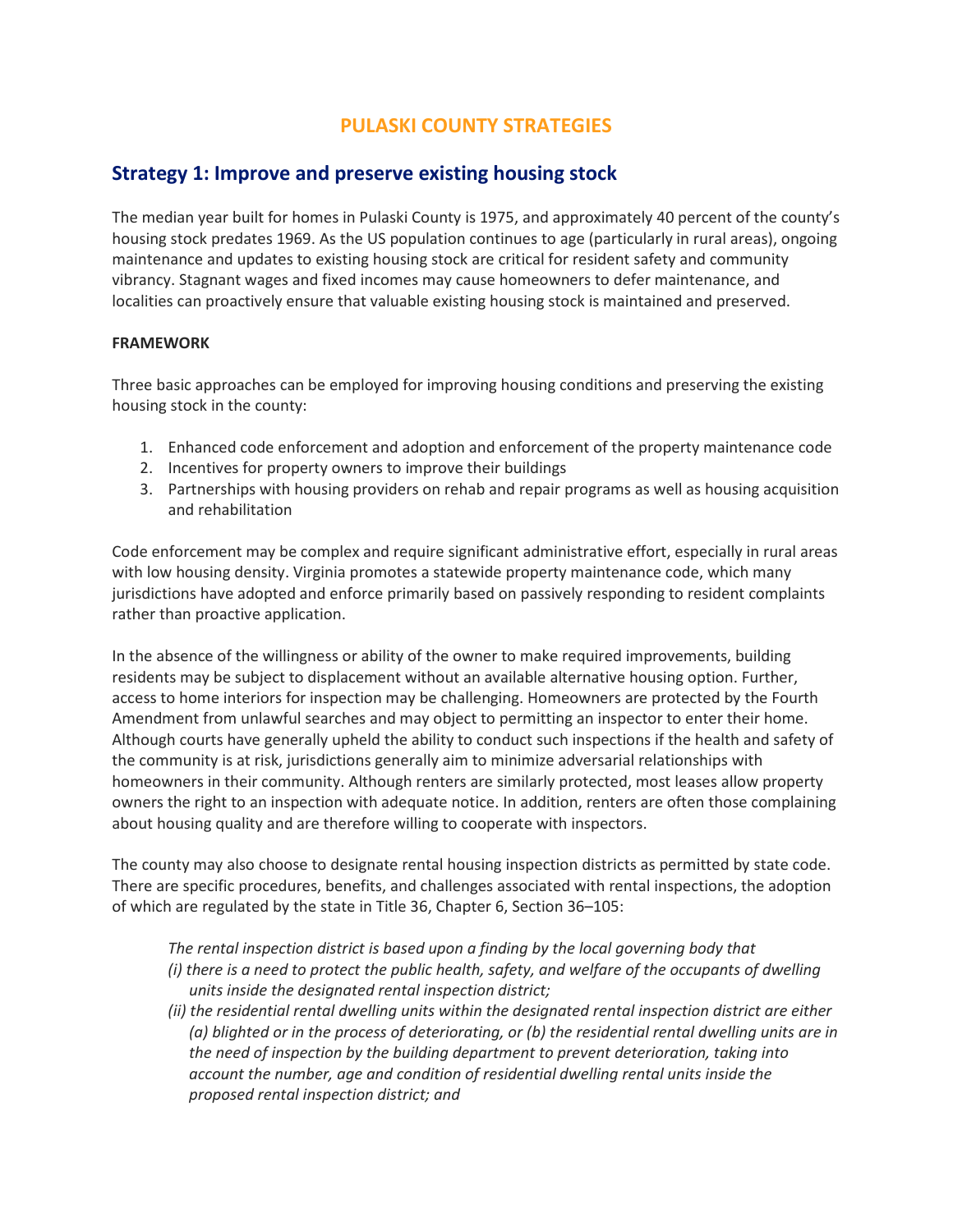*(iii) the inspection of residential rental dwelling units inside the proposed rental inspection district is necessary to maintain safe, decent and sanitary living conditions for tenants and other residents living in the proposed rental inspection district.*

This section of the code suggests that the community must collect data on property conditions to appropriately adhere to the code. Once rental inspection districts are designated, the county can commence with an inspection program, the program frequency and design of which are within the discretion of each locality. Some jurisdictions have periodic inspections (e.g., annually or biennially). Some jurisdictions prefer to conduct inspections when tenancy changes. While district inspection programs are valuable for urban areas where deteriorated structures may be concentrated in a specific neighborhood, the problem may be much more uneven in rural areas.

Incentives for property owners and partnerships with new housing providers are varied and may include the following basic approaches:

- **Expand and Develop New Housing Rehabilitation and Repair Programs**. Complete rehabilitation programs that address a wide range of housing needs are highly desirable but costly. The long-term demand for and the viability of the housing stock is also a consideration when deciding to make a major capital investment. Therefore, scaled-back, lower-cost repair programs may be more effective, especially when combined with volunteer efforts.
- **Identify New Resources for Energy Efficiency Programs**. By improving the energy efficiency of housing, it may become more affordable. The capacity to deliver energy efficiency improvements is high, principally through the weatherization network of providers. However, federal resources for weatherization have been in steep decline for several years as stimulus funding from the Great Recession has ended. New resources must be identified to continue to improve the energy efficiency of our housing stock, such as through initiatives funded by utilities. The state's two major electric utilities have existing pilot programs that should be studied and supported, and outreach to electric co-ops and gas utilities should be conducted to test efforts for similar models.
- **Expand Utilization of USDA-RD 504 Rehabilitation Program**. The 504 Program provides resources for housing rehab in rural communities. This program has been underutilized in Virginia, and efforts should be undertaken to improve the delivery system for 504 loans and grants.
- **Undertake an Active Housing Replacement Program**. Many homes in rural Virginia are not suitable for rehabilitation, as they are too deteriorated and/or the type of housing is obsolete and not appropriate for future occupants. To ensure that the housing stock remains healthy and viable, new homes need to be built to replace homes that need to be demolished and removed from the housing stock. New homes offer many advantages, including high energy efficiency that lowers utility costs and the use of high quality, modern, durable materials that lower maintenance costs.
- **Encourage Habitat/Rebuilding Together Models that Utilize Volunteers**. Federal, state, or local financial resources may be insufficient to address all housing quality challenges in rural communities. Therefore, incentivizing and supporting the expansion of volunteer-driven housing programs, such as Habitat and Rebuilding Together, are critical.
- **Adopt a Real Estate Tax Abatement Program to Encourage Rehabilitation of Deteriorated Properties.** Tax abatement programs that incentivize rehabilitation are common throughout Virginia and broadly permitted under the state's constitutional authority for tax abatement. These programs generally protect property owners who undertake substantial property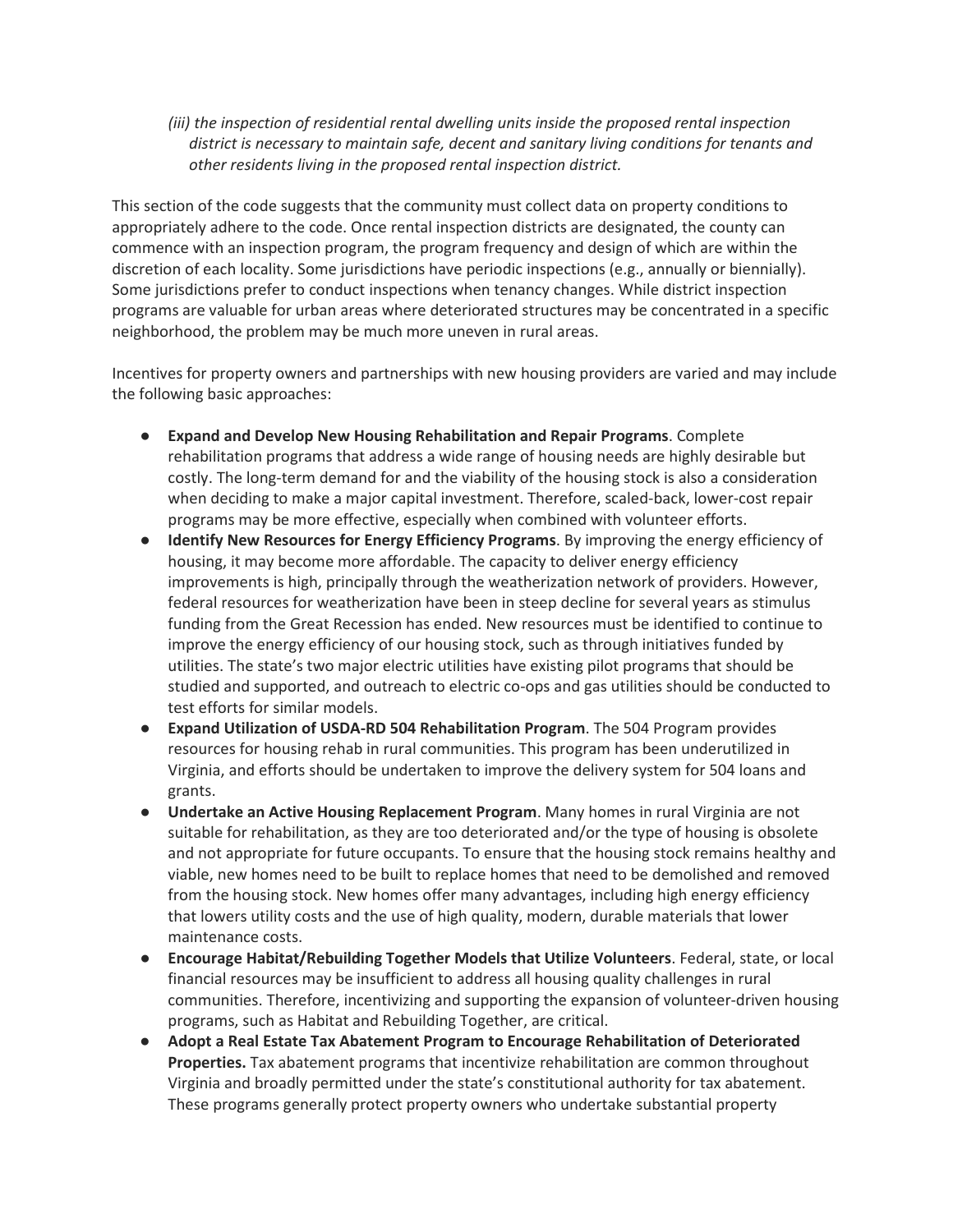rehabilitation from increased assessments for several years. The value of the property is determined prior to rehab, and this value becomes the base value during the abatement period. The base value may rise owing to general increases in market values in the area but not owing to building improvements conducted during rehabilitation. Abatement periods generally range from 5 to 10 years and often taper during the final 2 or 3 years of the abatement period.

- **Enact a Vacant Building Registration Requirement.** The 2013 General Assembly session adopted legislation permitting the Town of Pulaski to require owners of buildings with vacancies for a continuous period of 12 months to register these structures with the town and pay an annual fee not to exceed \$100; furthermore, failure to register results in a civil penalty. Numerous jurisdictions in Virginia, including the City of Richmond, have adopted similar programs. The building registry system is useful to localities in providing a single database for vacant properties that can be used to target code enforcement/public nuisances as well as provide referrals to developers who are interested in redevelopment opportunities in the community.
- **Develop a Façade Improvement Program.** These programs provide small grants and low-cost loans to property owners with buildings on prominent streets in the community. Façade improvement programs are often incorporated into Main Street programs to improve the appearance of the downtown business district. The focus of these programs is to repair deterioration of the building façade, restore storefronts, paint, and generally support improvements that enhance the appearance and architectural features of the building. Such programs generally require a match by the building owner, and funding comes from a variety of sources, including CDBG, local general funds, bank funding pools, and philanthropy.
- **Improve Assistance to Building Owners on Use of Federal and State Historic Tax Credits.**  Federal and state historic credits are critical financial incentives available to assist building owners with rehabilitation costs. These credits are both "by right," whereby owners do not need to compete to receive them. Rehabs that follow state and federal standards entitle the owners to receive the credits. These credits can effectively reduce the cost of rehab by 40–50% through the injection of equity from investors that seek to use the credits.

The tax credit program is complex and requires qualified experts to help owners navigate the application process and identify investors. The county can offer a seminar on the credit program and maintain a list of consultants for referrals to interested owners.

#### **IMPLEMENTATION PLAN**

#### **Immediate:**

- Inventory housing conditions in the county.
- Develop an assessment identifying types of challenges (e.g., facades, roofs, and paint) and whether geographic concentrations exist.
- Establish a working group to review assessment results.
- Determine which approaches best suit the county's needs.

#### **Short-term (next 12 months):**

- Identify and secure resources.
- Design the programs and initiatives.
- Enlist business and community leaders.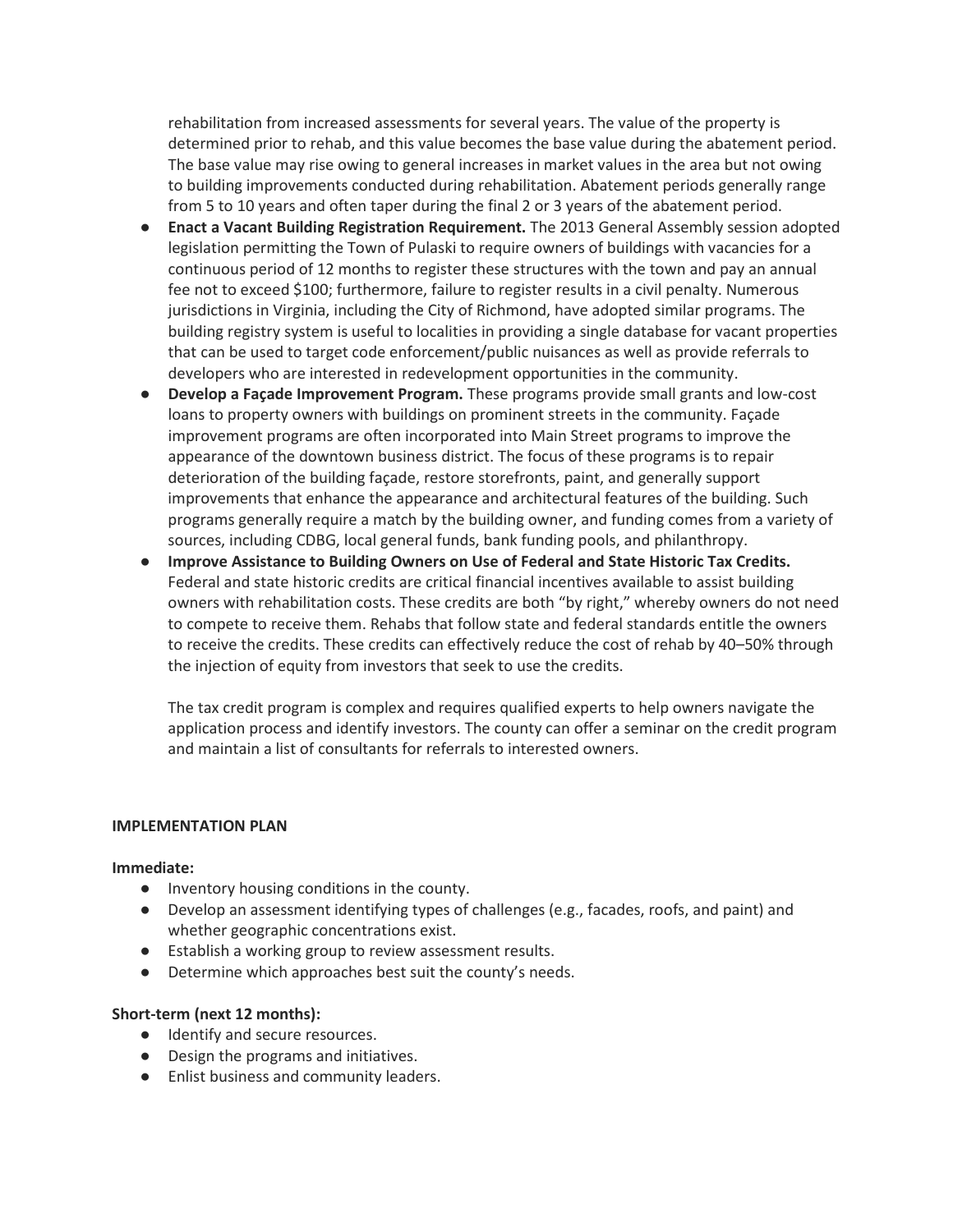● Set aspirational goals (e.g., eliminate substandard homes), make relevant campaigns, and build community pride around them.

#### **Mid-term (12–24 months):**

- Launch the initiative.
- Obtain media and social media coverage.
- Engage county residents in the challenge.
- Provide public recognition and awards for accomplishments.
- Create a county report card on progress.

# **LEGAL, FINANCIAL, AND ORGANIZATIONAL CAPACITY**

- A project of this scale requires additional staffing to lead the effort and manage resource development and partner relationships. The County and Town of Pulaski can pursue this as a shared initiative with shared staff leadership.
- Legal considerations in terms of code enforcement must be explored with county staff and the county attorney.

## **FUNDING SCOPE REQUIREMENTS AND PROJECTED IMPACT**

● Establish project goals, such as the number of rehabs, home upgrades, façade improvements, energy efficiency upgrades, and replacement homes. The goal level should demonstrate community impact, which is critical to maintaining support and momentum for the effort.

#### **POTENTIAL FUNDING SOURCES**

- Numerous sources of funding exist for this initiative and for the planning needed. Virginia Housing (formerly VHDA) should be consulted early, as they offer community impact grants that can support assessments.
- Other funding sources include CDBG, the HOME Consortium, weatherization funds, utility companies, the Virginia Housing Trust Fund, and a regional trust fund (if enacted).
- Some seniors can obtain reverse mortgages, but these should be carefully reviewed, and homeowners should have adequate counseling before considering a reverse mortgage.

## **METRICS TO EVALUATE SUCCESS**

- Number of homes improved or replaced.
- Resources provided to the program.
- Number of volunteers engaged.

### **RESPONSIBLE ACTORS AND THEIR ROLES**

- County and town staff
- Community development staff
- Contractors
- Local housing providers

#### *EXAMPLES AND BEST PRACTICES*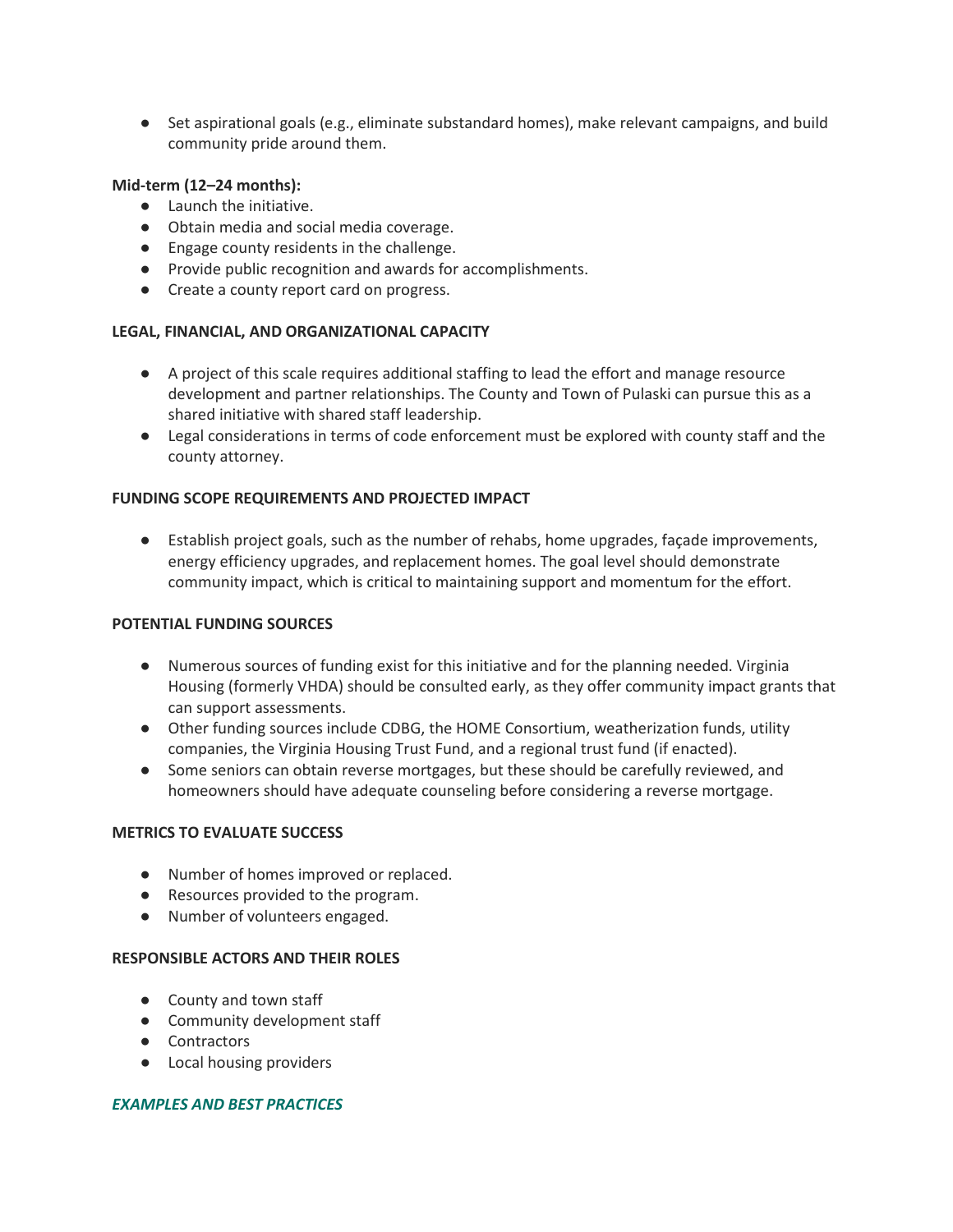*Vermod – The Vermod is a high-quality manufactured home being built by a company in Vermont used to replace deteriorated mobile homes throughout New England. Most of the homes are 14 feet wide, which is the traditional mobile home width. The lengths can vary to achieve square footage ranging from 600 ft.² to 1200 ft.² Many home variations are available, including units placed side-by-side, stacked on each other, or configured as a one-bedroom cottage with a pitched roof.*

*The home is designed and built to be "net zero," implying that the home can generate as much electricity as is used by its residents. The home comes equipped with integrated solar panels on the roof, and the structure uses high-quality, durable materials that make it maintenance-free for long periods.*

*Although the Vermod may cost more than \$100,000, innovation in this space is happening very rapidly. Project:HOMES, a Richmond-based nonprofit, is developing a prototype replacement unit at a much lower cost.*

*Project:HOMES Renew Crew—Richmond-based project:HOMES has sponsored a "Renew Crew" for the past decade. Comprising mainly volunteers with staff supervision, this work team conducts a wide range of repairs and improvements for homes of lower-income (mostly senior) residents in Central Virginia.* 

*The team does some pre-fabrication (particularly ramps, stairs, and decks) in its warehouse to improve quality control and to focus the work of untrained volunteers on the job site. The Renew Crew has assisted hundreds of households over the past few years, and its colorfully painted vehicles have raised community awareness of the program.*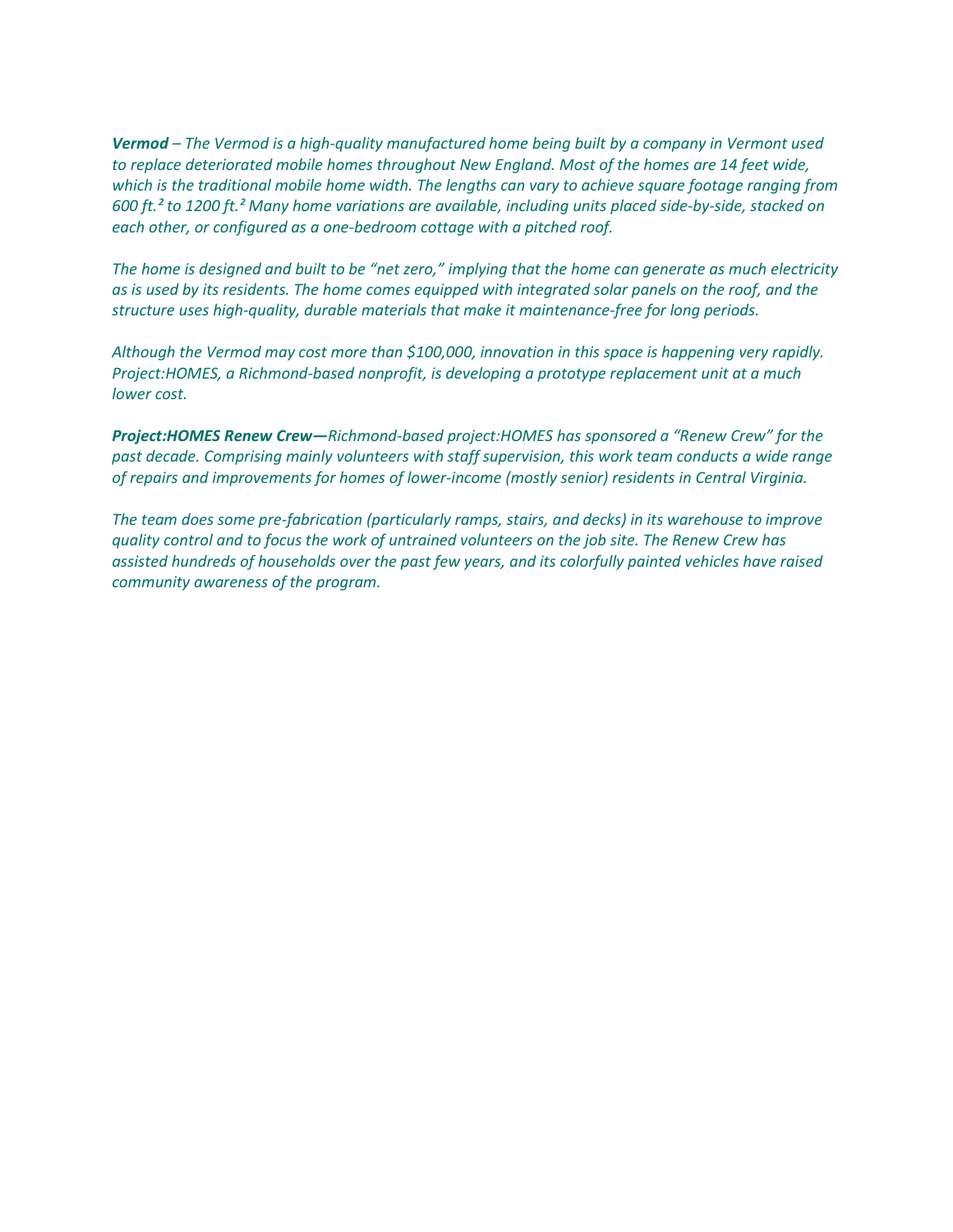# **Strategy 2: Develop an action plan for transforming county assets into housing**

Localities are seeking innovative ways to address ever-expanding and changing housing challenges in their community, especially in the wake of stagnant or declining public resources. Some municipalities are looking inward for strategies, including reimagining public real estate assets. Because of higher levels of site control, these properties represent major opportunities for new housing investments.

## **FRAMEWORK**

Even in strong markets, localities may continue to hold real estate that is vacant or underused. The following can help accomplish plans for adapting and reusing surplus properties:

- Creating an inventory of all surplus assets
- Evaluating housing potential for holdings
- Soliciting public input to develop criteria for RFP(s)
- Releasing RFPs for any real estate assets the county identifies for development
- Evaluating responses and select development partners

#### **IMPLEMENTATION PLAN**

**Immediate:**

- **Develop a parcel database:** identify all county-owned parcels that are vacant or underused, and develop a database of these properties and relevant information about them.
- **Consider new uses for underutilized parcels:** craft an RFP-based transfer/disposal process that prioritizes housing for new proposed uses.

#### **Short-term (next 12 months):**

- **Evaluate potential for residential development:** consider the zoning, topography, utilities, and any existing structures on all properties. Evaluate the potential for residential development, including types beyond single-family detached homes.
- **Launch pilot initiative:** identify one or two key properties with high development potential to begin a pilot initiative.

#### **Mid-term (12–24 months):**

- With public input, **develop an RFP** that includes the following:
	- o Housing production and affordability requirements
	- o Expectations for special populations, such as seniors
	- o Breakdown between owner-occupied and renter-occupied housing
	- o Development timeline, phasing, and affordability periods
	- o Site improvements and infrastructure improvements
	- o Other relevant considerations
- **Release RFP:** target RFP widely throughout the county and region, leveraging Virginia Housing to attract high-quality responses.
- **Select the most-qualified respondents:** evaluate responses, solicit additional public input, and make final selections.

#### **LEGAL, FINANCIAL, AND ORGANIZATIONAL CAPACITY**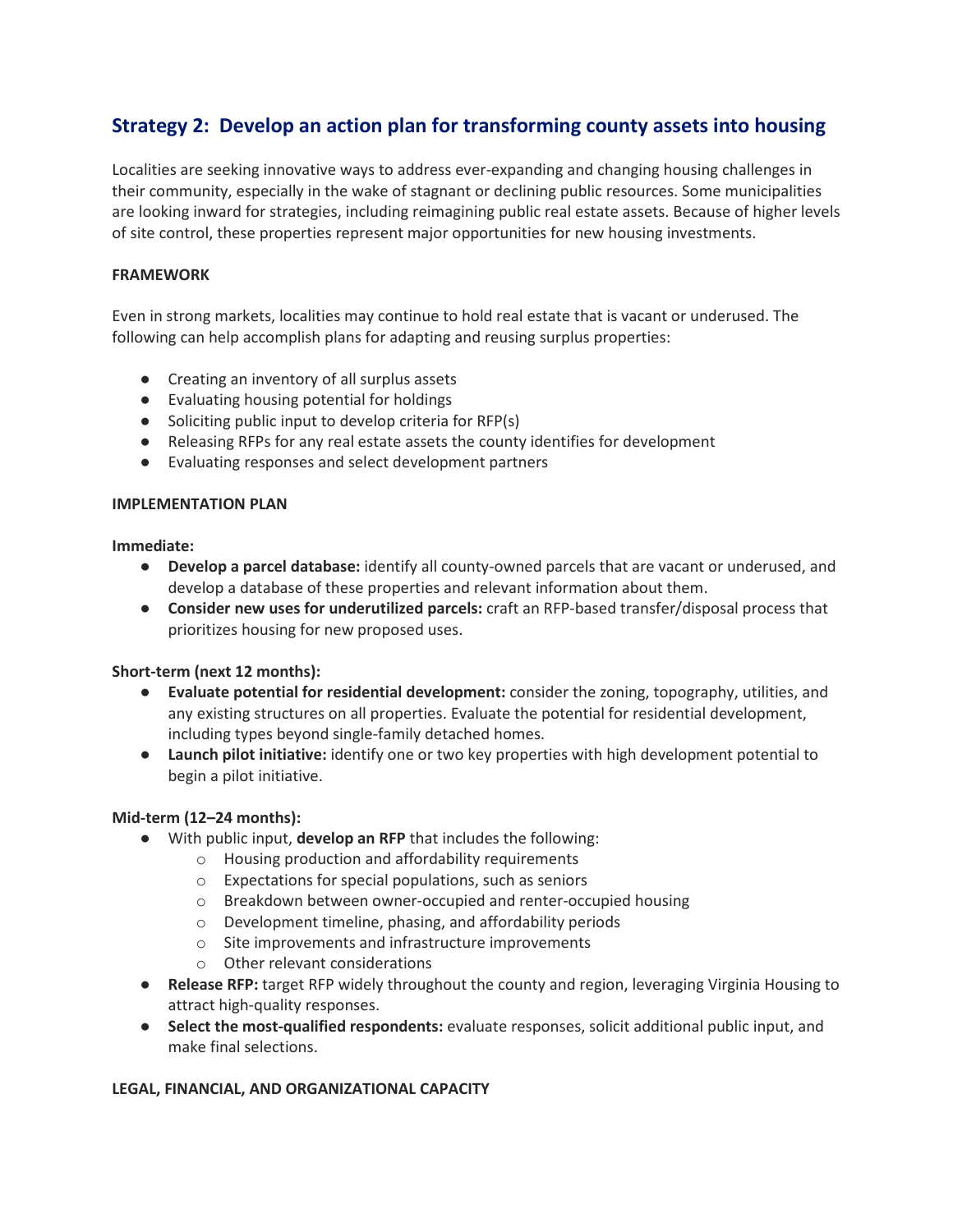- The county must follow all ordinances that govern the transfer and sale of publicly owned land. Alternatively, the county may elect to retain ownership of the land and enter long-term ground leases with the developer for the improvements.
- Crafting, releasing, and evaluating an RFP requires skill and time. The county should ensure that its staff are capable before formally starting the process.

## **FUNDING SCOPE REQUIREMENTS AND PROJECTED IMPACT**

- There are limited funding requirements beyond administrative costs required to oversee the process. However, depending on specific scenarios, the county may elect to provide funds that support site improvements and/or assist with housing affordability.
- The impact of this strategy depends on the amount, scale, and type of real estate offered for development along with the eventual plans for residential use on such properties.

#### **POTENTIAL FUNDING SOURCES**

- The county may choose to allocate some costs into its existing operating budget or elect to reserve and dedicate federal grants (e.g., CDBG) and/or capital-improvement dollars.
- Once private nonprofit or for-profit developers are selected to improve a property, those entities will be responsible for raising all necessary capital.

#### **METRICS TO EVALUATE SUCCESS**

- Number of parcels identified for future housing development.
- Meetings held with the public and other stakeholders to develop an RFP process.
- Number of RFPs released and number of qualified responses received.
- New housing units developed on underused public land.
- Increase in taxable real estate.

#### **RESPONSIBLE ACTORS AND THEIR ROLES**

- County planning staff and attorneys will investigate surplus properties, develop an RFP process, and evaluate responses.
- Planning commissioners and supervisors will review the RFP process, provide feedback on responses, and make final decisions regarding transfers.
- Third-party developers will submit responses to RFPs and, if selected, undertake design and construction pursuant to the final proposal.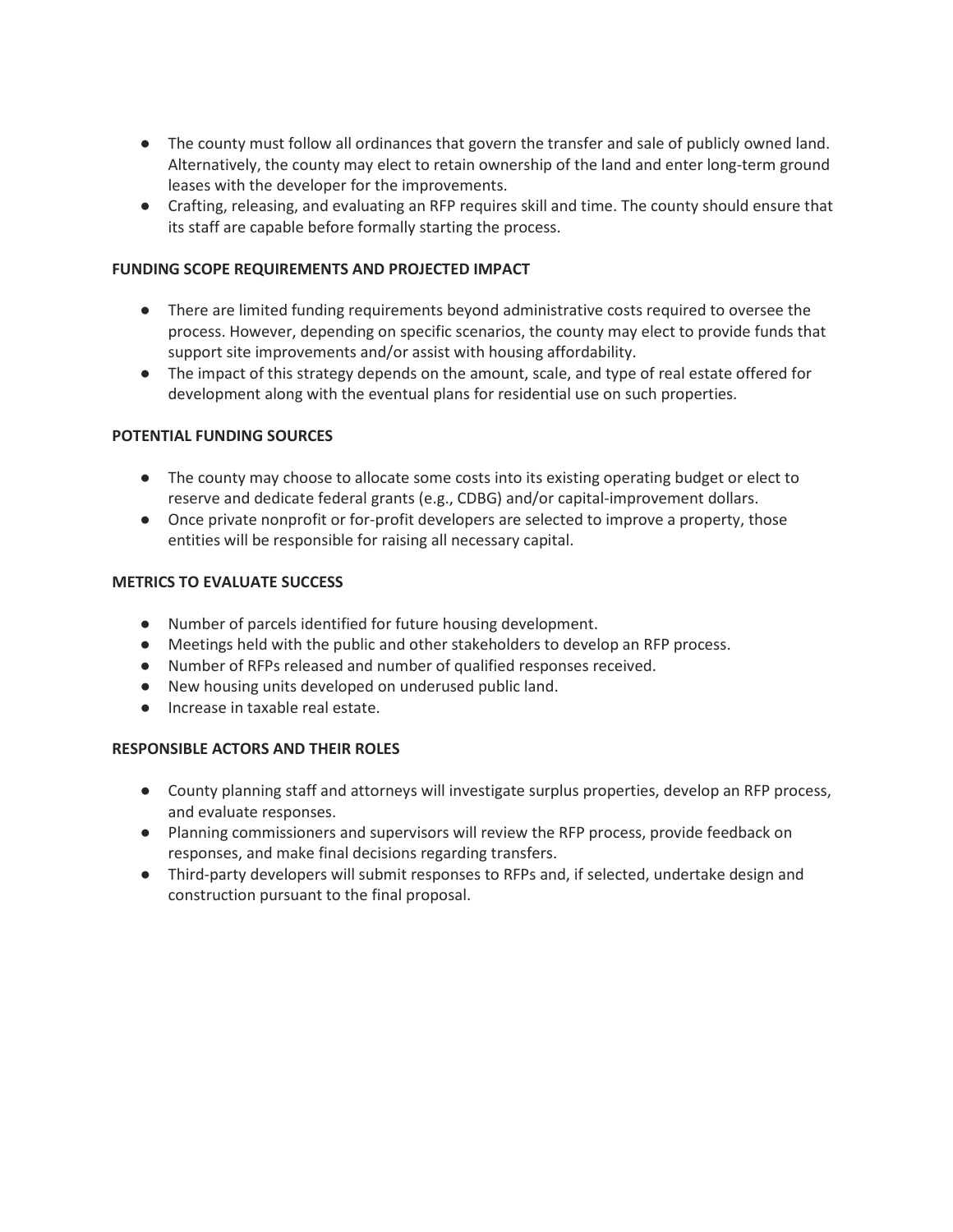# **Strategy 3: Continue community development partnerships with towns**

Pulaski County's two towns, Pulaski and Dublin, have unique features that play important roles in the county's growth and economic development plans. The Town of Pulaski is the county seat and the traditional economic hub of the county. Downtown Pulaski has many historic buildings and great potential for historic downtown revitalization. Dublin is home to several large-scale manufacturers who have been expanding and adding new employees. Both towns offer great potential for residential and commercial development.

## **FRAMEWORK**

The county can help both towns capitalize on their assets through community development partnerships. The opportunity in Dublin lies in the development of new, high-quality housing development, both ownership and rental, to help meet housing choices and amenities for new Volvo employees who prefer living closer to where they work.

The county and the towns must work together to identify development sites with appropriate zoning and access to utilities. Virginia Housing (formerly VHDA ) homeownership staff should be invited to work with the county and town staff to offer attractive financing for new buyers. Virginia Housing can also arrange for services needed to prepare homeowners for obtaining mortgages, such as homebuyer education and counseling.

The opportunity in the Town of Pulaski lies with its historic character. There are numerous historic structures that are ideal for historic restoration and conversion to mixed-use development. The town offers a charming, walkable urban center that is attractive to many households. The key is to create attractive apartment and loft-style housing while continuing to build the retail base, including shopping, dining, and entertainment.

As partnerships and area-wide approaches are critical to success, town/county coordination is necessary. People will seek to live in the Town of Pulaski not only because of the historic character, quality affordable housing, and opportunities to socialize at bars, restaurants, and coffee shops but also because of attractive features such as access to high-speed internet and outdoor recreational opportunities.

#### **IMPLEMENTATION PLAN**

**Immediate:**

- Dublin
	- o Identify development sites.
	- o Recruit builders and developers for the conversation.
	- o Consult with realtors to understand buyer preferences.
	- $\circ$  Understand Volvo's hiring plans, such as number of new employees, when they will be hired, and at what salary level.
	- o Bring Virginia Housing and other mortgage lenders to the table.
- Pulaski
	- o Inventory downtown assets.
	- o Renew or reinvent the downtown plan.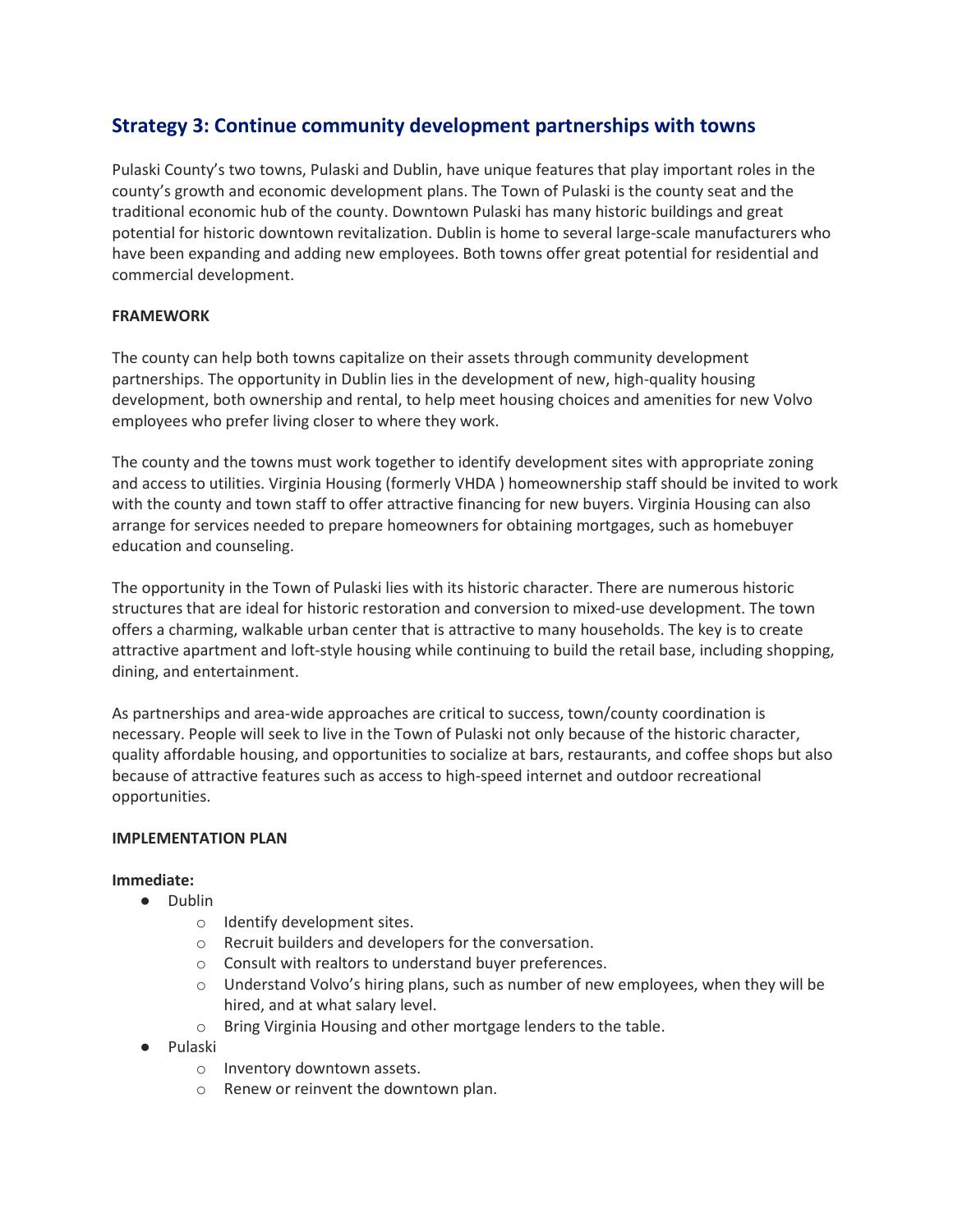- o Engage merchants and property owners.
- o Reimagine uses for the furniture plant.
- o Bring in outside advisors and financial resources.

## **Short-term (next 12 months):**

● Recruit developers to pursue development projects.

## **Mid-term (12–24 months):**

- Support projects.
- Facilitate process approvals.
- Educate the community to ensure community support.

## **LEGAL, FINANCIAL, AND ORGANIZATIONAL CAPACITY**

- The towns and the county must access outside expertise to assist with the facilitation of new development.
- Planning and zoning should accommodate and fast track new development if it aligns with the local area plans.

## **FUNDING SCOPE REQUIREMENTS AND PROJECTED IMPACT**

● Set development goals and measure progress by creating a community development report card. Enlist business and community leaders, and set funding requirements to the scale of redevelopment.

#### **POTENTIAL FUNDING SOURCES**

● Virginia Housing, Virginia Community Capital, historic tax credits, Virginia Community Development Corporation, the Virginia Department of Housing and Community Development, HOME Consortium, regional housing trust fund (if enacted), and Virginia Housing Trust Fund.

#### **METRICS TO EVALUATE SUCCESS**

- New and rehabilitated residential housing units as well as new tenants in commercial spaces.
- Ability to attract new workers and households to live in Pulaski County.

### **RESPONSIBLE ACTORS AND THEIR ROLES**

● Town and county staff, state agencies, public and private funders, and NRV Regional Commission housing staff.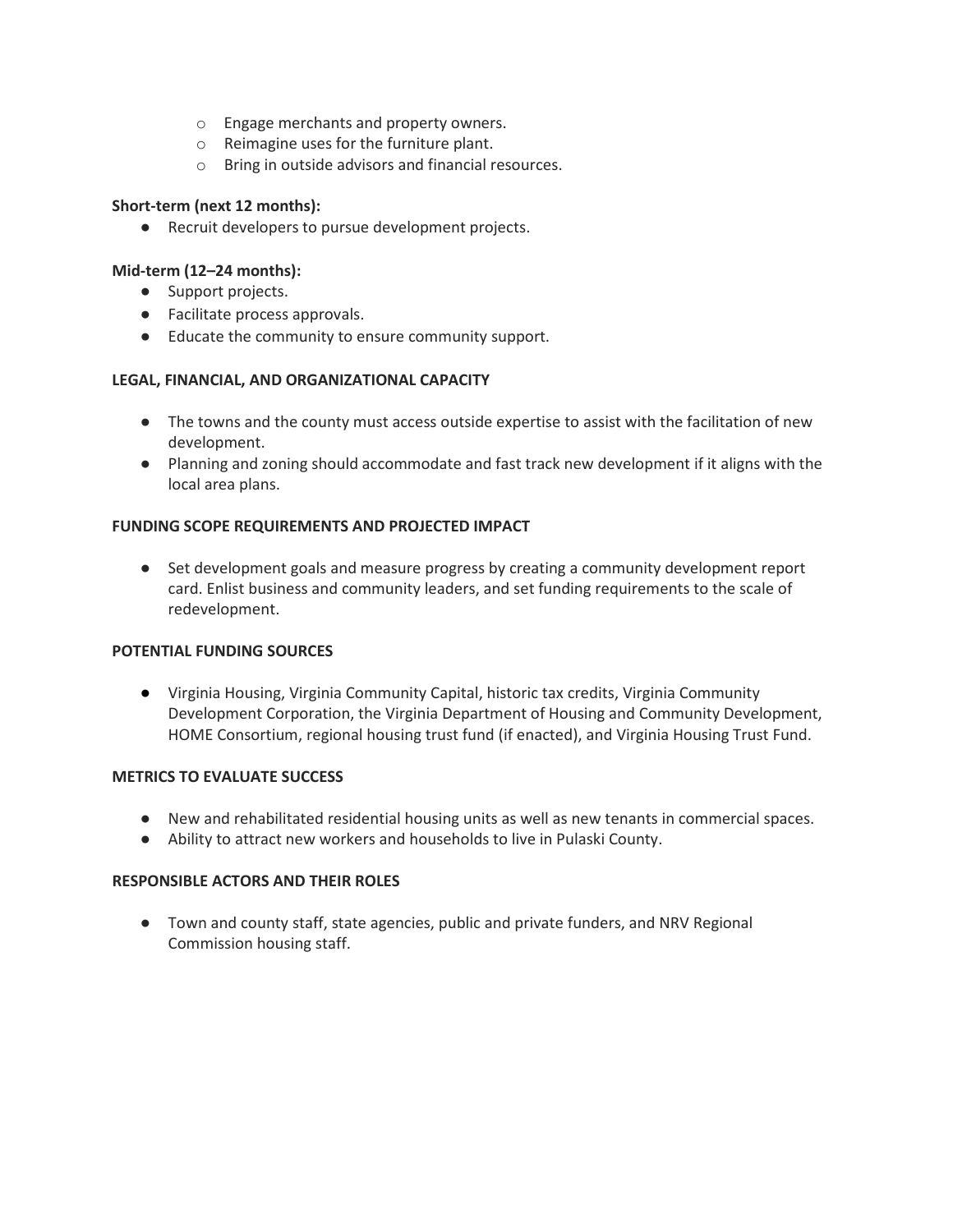# **Strategy 4: Implement strategies in the Comprehensive Plan that address housing access and strategic "40 by 30" growth**

In 2019, Pulaski County adopted its most recent comprehensive plan to guide growth until 2030, a product of many months of research and community engagement. There are seven major topics in the plan: land use, economic development, transportation, recreation and tourism, housing, infrastructure, and community facilities and services.

Although addressing all categories over the next decade are critical to supporting robust, sustainable growth, the housing chapter deserves special attention. This strategy goes beyond the Comprehensive Plan and outlines specific actions for the county and its partners to achieve its long-term housing goals. The strategy will also integrate the county's current "40 by 30" initiative to achieve a population of 40,000 people by 2030.

#### **FRAMEWORK**

The housing chapter is organized into five objectives, each with a subset of policy recommendations—24 in total. Some of the previous strategies in this section already address some of these policies, including the following:

- **Strategy 1: Improve and preserve existing housing stock**
	- o Policies 1.4.2, 1.4.4, 1.4.5, and 1.4.6
- **Strategy 3: Develop an action plan for transforming county assets into housing** o Policies 1.1.1, 1.1.2, 1.3.1, 1.3.4

The county can also explore two distinct initiatives guided by specific policies in the plan:

# **1. Create a centralized housing resource center.**

#### *Implements Policy 1.2.1.*

- This recommendation solves a common problem for many regions and localities across the state: residents who are eligible for and need housing resources are uncertain where to find them or start looking for them.
- A similar strategy was proposed in the Richmond Regional Housing Framework in 2020 for a regional homeownership center. It is currently being planned by the Partnership for Housing Affordability, a regional coordinating nonprofit.
- One physical location and website can serve as a "one-stop shop," especially for first-time homebuyers. The center is supported by participating entities. The center offers a full range of services to new homebuyers covering financial literacy, credit repair, and homebuyer readiness to financing, down payment, and closing cost assistance, mortgage loans and information about homes to purchase.
- Once established as a "go-to" resource, it may be possible to add services for renters and expand the mission of the center.

# **2. Promote density and strategic growth opportunities to achieve "40 by 30."**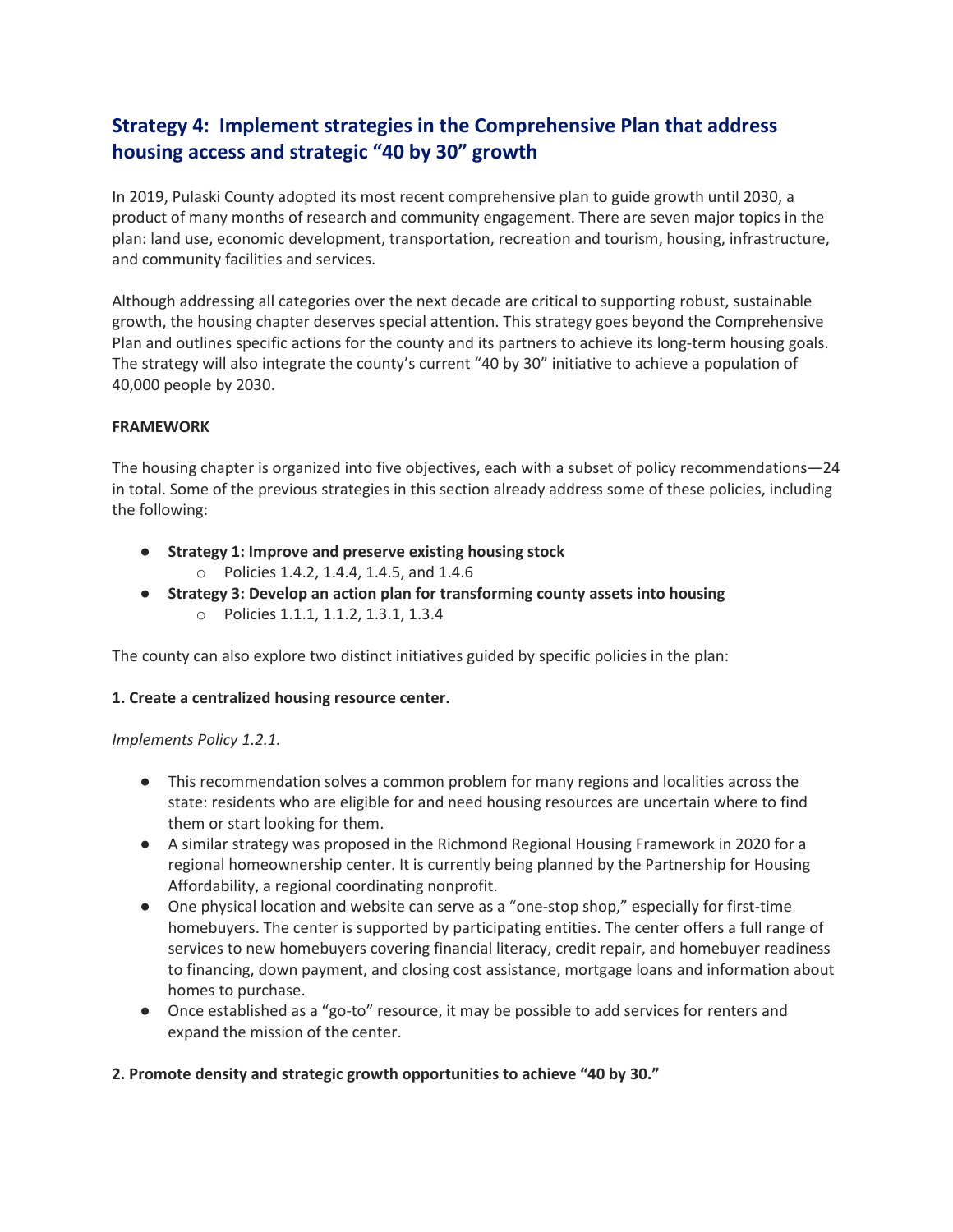## *Implements Policies 1.1.1, 1.1.2, 1.3.1, 1.3.2, 1.3.3, and 1.3.4.*

- Growing to a population of 40,000 by 2030 is possible. Sprawling development may allow the county to meet this goal; however, it may diminish community character, stretch the capacity of public utilities, and increase housing costs and traffic. To avoid this scenario, the county should promote and plan for creative density options that are well-connected to amenities and resources.
- Using the recent comprehensive plan engagement as a foundation, the county should pursue an expanded public conversation about the role of density in economic development and highquality communities.
- Speak to non-traditional stakeholders about housing needs and challenges, including employers and faith congregations.
- Research and consider the possibility of using new provisions under § 15.2-2305.1 (see 2020 General Assembly HB1101), which allow localities to adopt comprehensive *voluntary* affordable dwelling unit ordinances. These capabilities can be integrated into the county's current planned unit development process, providing the county with a wide range of tools to jointly promote density and affordability. Relevant components include the following:
	- $\circ$  Ability to increase density in exchange for homes that are sold/rented to households below 80% AMI.
	- o Ability to waive a wide range of development fees.
	- $\circ$  Ability to request payments to local housing funds in lieu of the production of onsite affordable units.
- In partnership with economic development officials, develop a marketing campaign targeting employers, developers, and builders to encourage new types of creative developments in the county.
- Develop factsheets and other educational materials about "non-traditional" density, including townhomes, small apartment buildings, and high-quality manufactured/modular homes. Include example price points along with household income levels required to affordably purchase these homes.

#### **IMPLEMENTATION PLAN**

#### **Immediate:**

# **1. Create a centralized housing resource center.**

- $\circ$  Develop a list of all organizations and stakeholders that help provide housing opportunities and related forms of assistance.
- o Create a task force with representatives from these organizations.

# **2. Promote density and strategic growth.**

- o Research § 15.2-2305.1 and determine the applicability for Pulaski County.
- $\circ$  Review public engagement from comprehensive plan update and note common refrains against density.

# **Short-term (next 12 months):**

#### **1. Create a centralized housing resource center.**

- $\circ$  Identify strengths, weaknesses, and opportunities related to the provision of affordable housing in the county.
- o Determine specific roles.

#### **2. Promote density and strategic growth.**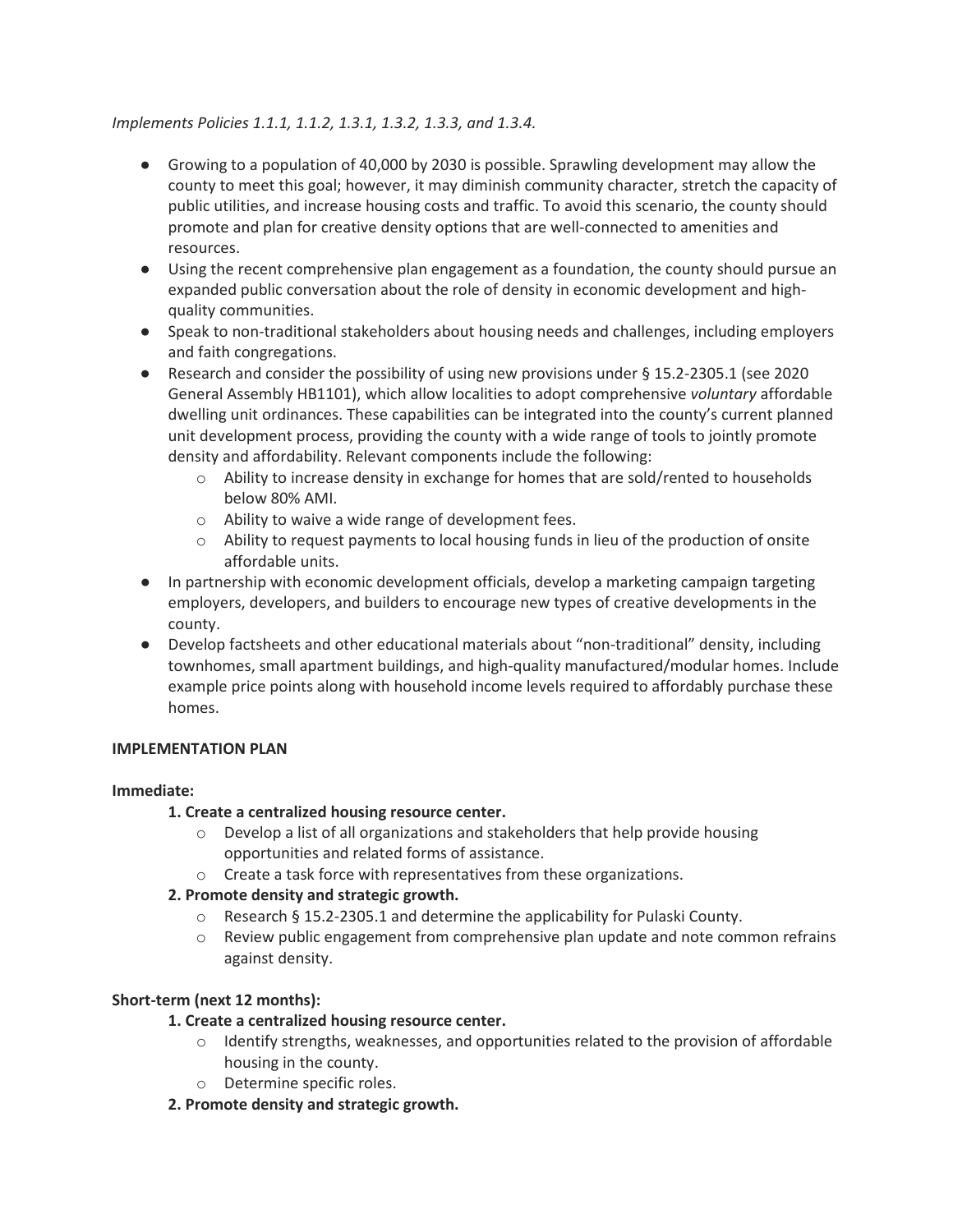- $\circ$  Develop talking points and messages to counter NIMBY ism. Use Housing Virginia as necessary.
- $\circ$  Begin outreach to the economic development community and other stakeholders.

# **Mid-term (12–24 months):**

## **1. Create a centralized housing resource center.**

- o Finalize operating procedures and intake process.
- o Begin advertising among the public and taking clients.

## **2. Promote density and strategic growth.**

- $\circ$  Create marketing materials to promote smart growth to achieve "40 by 30."
- o Develop any specific land use reforms needed to achieve the goal.

## **LEGAL, FINANCIAL, AND ORGANIZATIONAL CAPACITY**

#### **1. Create a centralized housing resource center.**

 $\circ$  Creating the center will help reduce duplicative efforts and expand the capacity of housing providers who operate in the county.

## **2. Promote density and strategic growth.**

 $\circ$  The county is well-positioned to continue the momentum on advancing smart density.

## **FUNDING SCOPE REQUIREMENTS AND PROJECTED IMPACT**

#### **1. Create a centralized housing resource center.**

- $\circ$  Costs may be absorbed among multiple organizations, but the program would be more successful with dedicated funding for a part- or full-time position to operate the center.
- $\circ$  If successful, the Center would help residents achieve homeownership who would otherwise not have considered the opportunity. New partnerships and operational efficiencies will be created.

#### **2. Promote density and strategic growth.**

- o Limited new funding is required for this effort.
- $\circ$  A successful campaign would result in reformed development pathways to help private developers create new housing in the county available at a wide range of prices, suits changing market preferences, and is a net positive to the county's tax base.

#### **POTENTIAL FUNDING SOURCES**

#### **1. Create a centralized housing resource center.**

- $\circ$  Local banks, REALTORs, builders/developers, social service organizations, and Pulaski County.
- **2. Promote density and strategic growth.**
	- $\circ$  If needed, raise additional funding from the economic development community and business organizations.

## **METRICS TO EVALUATE SUCCESS**

#### **1. Create a centralized housing resource center.**

- o All stakeholders unified to evaluate gaps and duplications in service.
- o New efficiencies identified and implemented.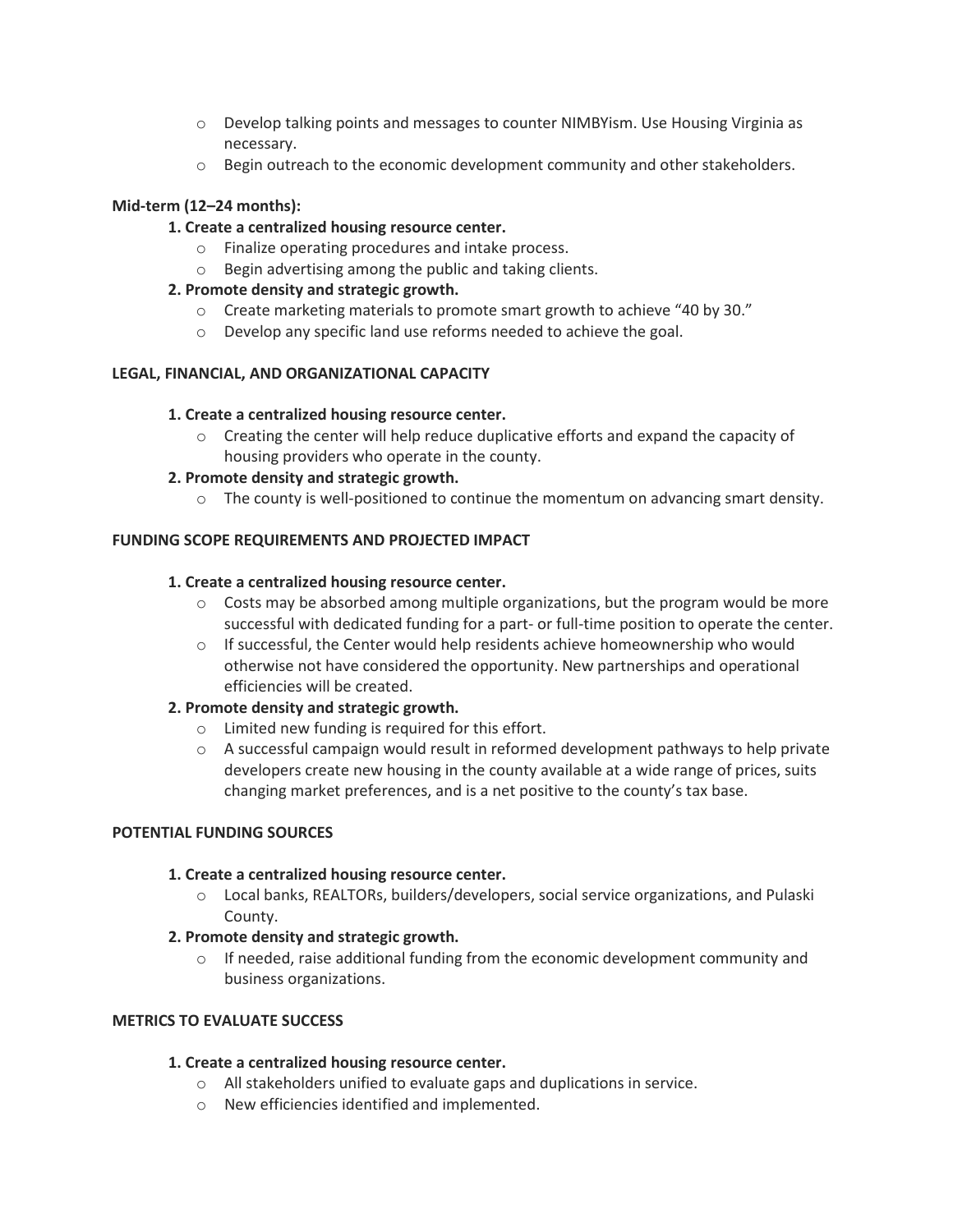- o Housing center established and promoted.
- o Clients served by center achieve better housing opportunities.

# **2. Promote density and strategic growth.**

- o Public perception of density improves.
- o Private sector more deeply engaged in county residential growth plans.
- o New pathways for creative density established and implemented.
- o New proposed developments use new density options and create affordable, highquality communities.

## **RESPONSIBLE ACTORS AND THEIR ROLES**

#### **1. Create a centralized housing resource center.**

- o Nonprofit housing providers: advertise available homes and any applicable program restrictions.
- $\circ$  Counseling organizations: provide direct homebuyer and renter assistance.
- o Banks and mortgage lenders: provide funding, educational materials, and access to loan products.
- o REALTORs: educate brokers on affordable homeownership programs and offer homebuying assistance to buyers.
- o County staff: advertise hub to residents and provide funding.
- o Virginia Housing: coordinate and provide homeownership educational programs.

## **2. Promote density and strategic growth.**

- o County staff: lead engagement, assemble stakeholders, and research new mechanisms for density and affordability via land use regulations.
- $\circ$  Economic development community: promote the county as open and receptive to creative density and emphasize the sustainable path to "40 by 30."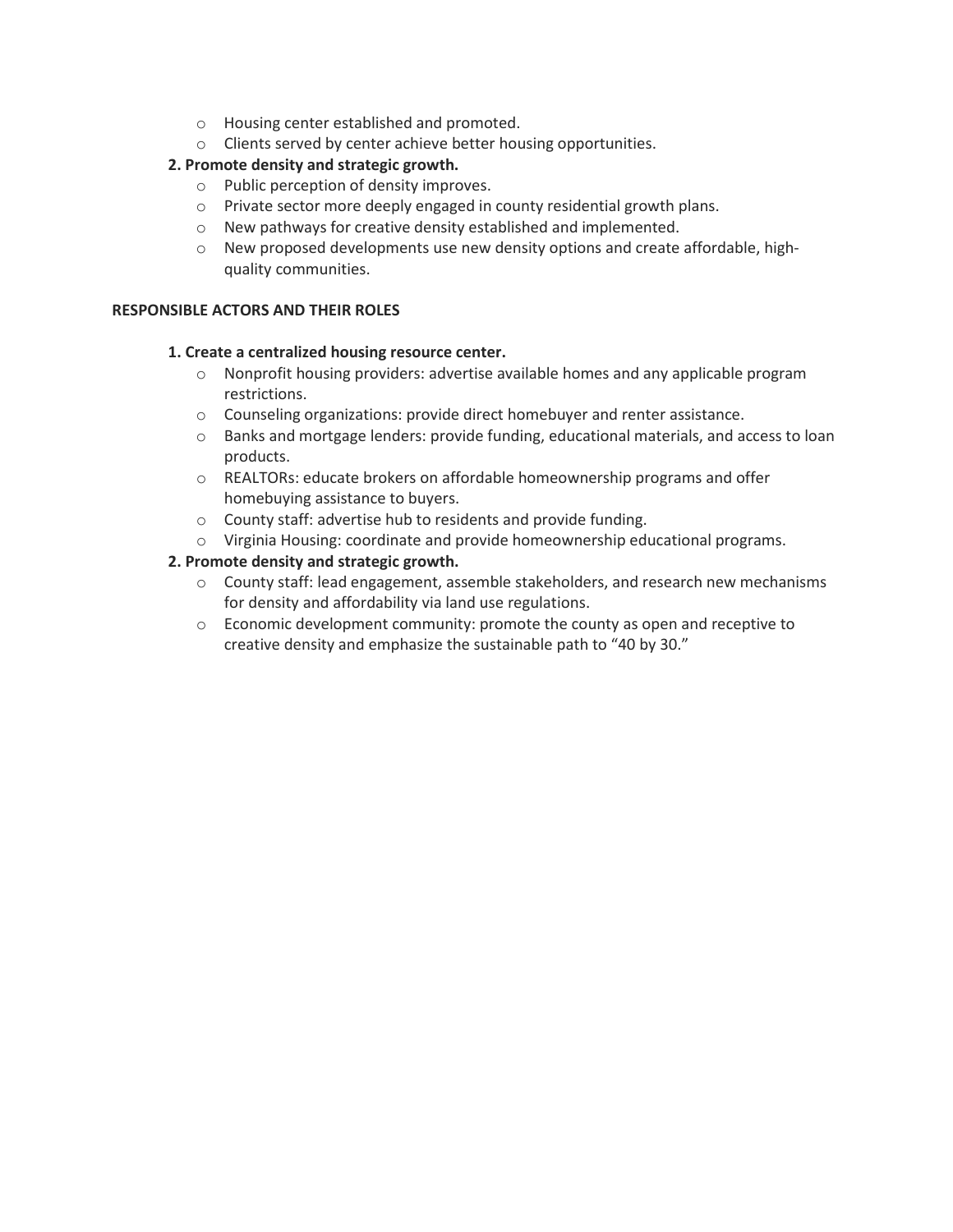# **Strategy 5: Address water and sewer needs via strategic infrastructure financing**

Pulaski County requires additional water and sewer infrastructure to accommodate growth that includes new residential and commercial development. Concurrently, many county residents seek to ensure that the attractive rural, small-town character of much of the area is preserved.

#### **FRAMEWORK**

The county must continue to refine and define its growth areas and where transportation and other infrastructure improvements are required to support this growth. Well-crafted growth areas and plans can increase competitiveness for statewide funding. Montgomery County is the fastest-growing county in the region and provides a model for defining high-growth areas, including the targeting of local, state, and federal funding resources to guide higher levels of development in those areas.

#### **IMPLEMENTATION PLAN**

#### **Immediate:**

- Strengthen the partnership and growth plan with the Public Service Authority.
- Develop an inventory and timetable for potential sources of grant and loan funding for infrastructure financing.

#### **Short-term (next 12 months):**

- Target residential growth areas and provide support to expand access to public infrastructure in those areas.
- Pursue grant funding with regional, state, and federal partners to increase accessibility throughout the county's defined growth areas.

#### **Mid-term (12–24 months):**

- Consider the inclusion of funding through a capital improvement program.
- Continue to pursue grant funding with regional, state, and federal partners.

#### **FUNDING SCOPE REQUIREMENTS AND PROJECTED IMPACT**

The cost of utility extension and capacity expansion are significant. The Public Service Authority notes that *water and sewer line extensions are offered based on the willingness of area residents to pay the additional debt service and operational costs incurred by the Authority as a result of the requested line extension*.

Public–private partnerships can also be used for funding and implementing water and sewer infrastructure needs. These include the opportunity for developers to participate in providing water and sewer infrastructure for new developments, which is widespread in many jurisdictions throughout Virginia but may substantially affect housing costs, depending on the specific circumstances.

#### **POTENTIAL FUNDING SOURCES**